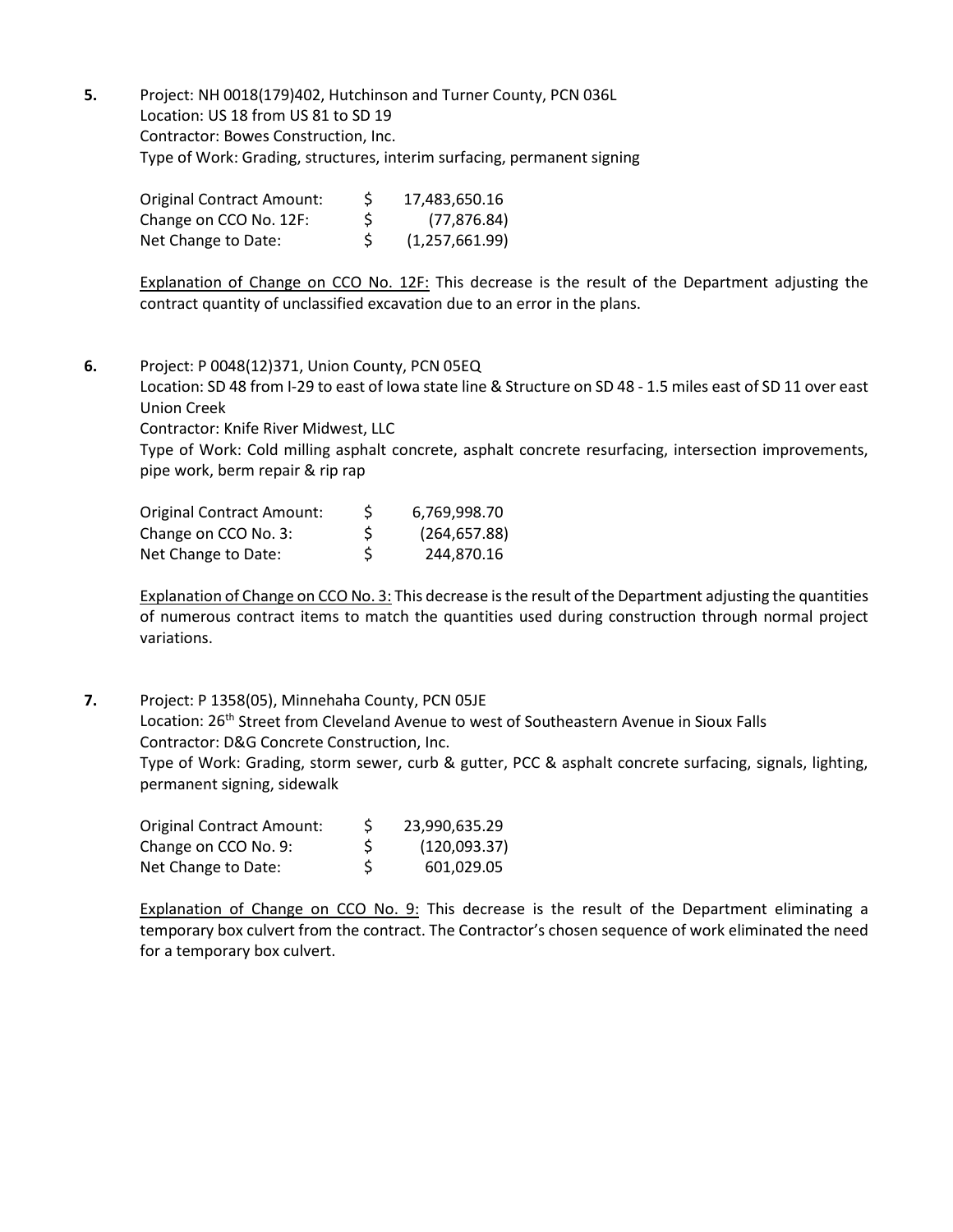**8.** Project: P TAPU(23), Lincoln County, PCN 06Y5 Location: Harrisburg, north side of Willow Street from east of SD115 to east of Columbia Street Contractor: Runge Enterprises, Inc. Type of Work: Shared use path

| Original Contract Amount: | S  | 913,875.57   |
|---------------------------|----|--------------|
| Change on CCO No. 5F:     | S  | (59,820.47)  |
| Net Change to Date:       | S. | (65, 277.67) |

Explanation of Change on CCO No. 5F: This decrease is the result of the Department adjusting the contract quantity of Contractor furnished borrow excavation. A design change during construction eliminated the need for a portion of the fill material between Cliff Avenue and the shared use path.

## **PIERRE REGION**

**9.** Project: P 0248(15)225, Lyman County, PCN 07C3 Location: SD 248 from US 83 to Reliance Contractor: Bituminous Paving, Inc Type of Work: Asphalt concrete resurfacing

| Original Contract Amount: | S | 8,338,450.78 |
|---------------------------|---|--------------|
| Change on CCO No. 1:      | S | 122,503.03   |
| Net Change to Date:       | Ś | 122,503.03   |

Explanation of Change on CCO No. 1: This increase is the result of the Department compensating the Contractor for extra haul. A shortage of base course material at the plan designated source resulted in the need to haul state furnished material from two other sources at a longer distance.

**10.** Project: NH 0014(209)190, Stanley County, PCN 04WK Location: US 14 from SD 34 to east of Hayes Contractor: Bituminous Paving, Inc. Type of Work: Cold milling asphalt concrete, asphalt concrete resurfacing, structures, culvert repair

| Original Contract Amount: | S | 7,525,920.45  |
|---------------------------|---|---------------|
| Change on CCO No. 10F:    | S | (557,580.34)  |
| Net Change to Date:       | S | (520, 449.05) |

Explanation of Change on CCO No. 10F: This decrease is the result of the Department adjusting numerous contract items. Larger adjustments were made for excavation, asphalt concrete, various granular items, and pavement marking. The adjustments were made to match the quantities used during construction through normal project variations. Additionally, the Department made a fuel cost adjustment (burner fuel) in accordance with the contract due to the variations in quantities of asphalt concrete used.